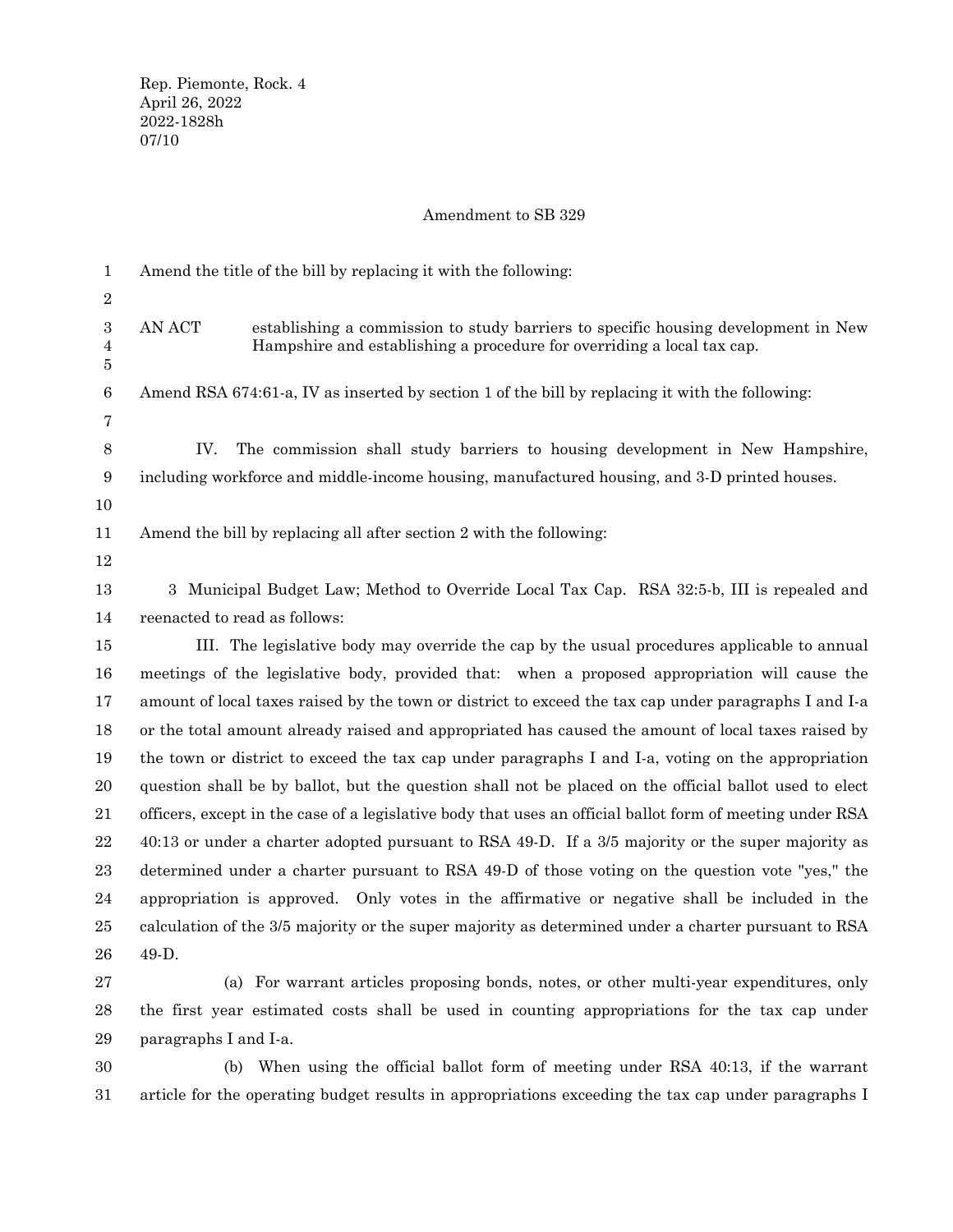#### **Amendment to SB 329 - Page 2 -**

and I-a and receives less than 3/5 majority "yes" vote, the adopted operating budget shall be reduced by appropriations already raised to remain compliant with the tax cap under paragraphs I and I-a. 1 2

(c) School districts that have adopted the school administrative unit (SAU) alternative budget procedure under RSA 194-C:9-b shall place the warrant article for the SAU budget at the beginning of school district warrant, immediately after any warrant articles proposing bonds or notes. For school districts using a traditional meeting and when the outcome of the SAU budget vote is pending on balloting from the other school districts in the SAU, the higher of the school district's assigned portion of the proposed SAU budget or the school district's assigned portion of the adjusted SAU budget shall be assumed as raised and appropriated for the purpose of determining when the override provisions under paragraph III apply. 3 4 5 6 7 8 9 10

4 Effective Date. 11

I. Section 2 of this act shall take effect November 1, 2022. 12

- II. Section 3 of this act shall take effect 60 days after its passage. 13
- III. The remainder of this act shall take effect upon its passage. 14